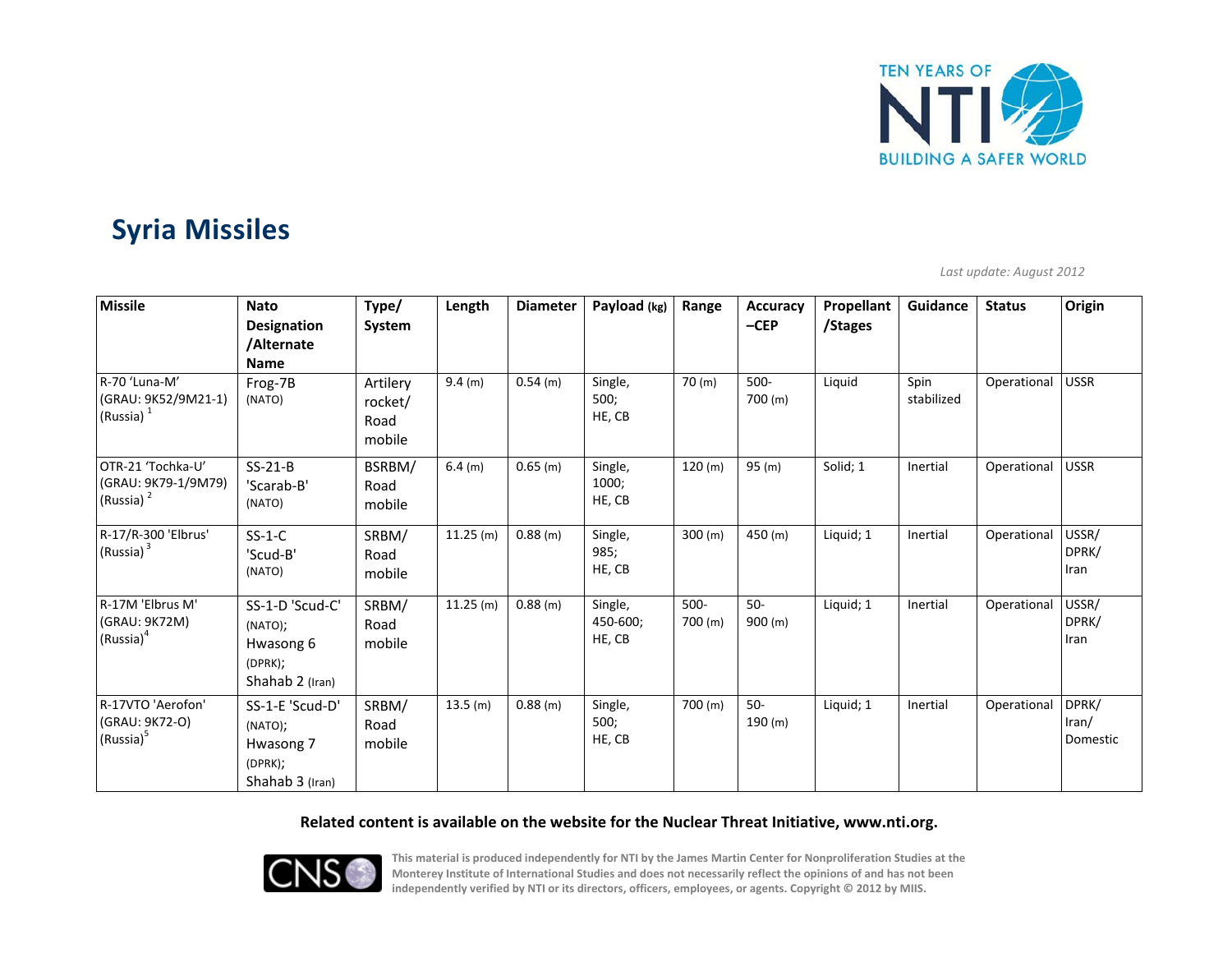

| <b>Missile</b>                                            | <b>Nato</b><br>Designation<br>/Alternate<br><b>Name</b> | Type/<br>System         | Length     | <b>Diameter</b> | Payload (kg)              | Range              | <b>Accuracy</b><br>$-CEP$ | Propellant<br>/Stages | Guidance                | <b>Status</b> | Origin                       |
|-----------------------------------------------------------|---------------------------------------------------------|-------------------------|------------|-----------------|---------------------------|--------------------|---------------------------|-----------------------|-------------------------|---------------|------------------------------|
| *Dongfeng-15<br>$(DF-9/M-9)$<br>$(PRC)^6$                 | CSS-6 (NATO)                                            | SRBM/<br>Road<br>mobile | 9.1(m)     | 1(m)            | Single,<br>320-500;<br>HE | 600-<br>800 (m)    | 150-<br>500 (m)           | Solid; 1              | Inertial                | Unknown       | China                        |
| *Dongfeng-11<br>$(DF-11/M-11)$<br>$(PRC)^7$               | CSS-7 (NATO)                                            | SRBM/<br>Road<br>mobile | 7.5(m)     | 0.8(m)          | 500;<br>HE                | 280-<br>350 (m)    | 500-600<br>(m)            | Solid; 1              | Inertial                | Unknown       | China                        |
| M-600 (Syria) 8                                           | CSS-8<br>(NATO);<br>Fateh 110A<br>(Iran)                | SRBM/<br>Road<br>mobile | $8.86$ (m) | 0.61(m)         | 500;<br>HE, CB            | $210 -$<br>250 (m) | 100 (m)                   | Solid; 1              | Inertial                | Operational   | Domestic<br>(Iran,<br>China) |
| P-35 'Redut'<br>(GRAU: 4K44)<br>(Russia) <sup>9</sup>     | $SS-N-3B$<br>'Sepal'/SS-C-1B<br>(NATO)                  | SLCM/ASC<br>M/Cruiser   | 9.8(m)     | 1(m)            | 800-1,000;<br>HE          | $300 -$<br>400 (m) | N/A                       | Solid                 | Radar, radio<br>command | Operational   | <b>USSR</b>                  |
| P-15M 'Termit'<br>(GRAU: 4K40M)<br>(Russia) <sup>10</sup> | $SS-N-2C$<br>'Styx'/SS-C-3<br>(NATO)                    | SLCM/ASC<br>M/Cruiser   | 6.5(m)     | 0.78(m)         | 450-520;<br>HE            | 80 (m)             | N/A                       | Liquid                | Radar, radio<br>command | Operational   | <b>USSR</b>                  |
| P-800 'Onyx'/'Yakhont<br>(GRAU: 3K355E)<br>(Russia) $11$  | SS-N-26<br>(NATO)                                       | LLCM/AS<br>CM/Land      | 8.9(m)     | 0.67(m)         | 250;<br>HE                | 300 (m)            | N/A                       | Ramiet                | Radar, INS              | Operational   | Russia                       |

Note: \* Reports of Syrian possession are unconfirmed**.**

### **Sources:**

[1] Missile Threat, "Frog-7B," The Claremont Institute, www.missilethreat.com; "9K52 Luna-M - Frog-7," Military Russia, www.military.tomsk.ru. [2] Missile Threat, "SS‐21‐B," The Claremont Institute, www.missilethreat.com; "Otr‐21 Tochka (Ss‐21 'Scarab'/9m79)," *Jane's Strategic Weapon Systems,*

### **Related content is available on the website for the Nuclear Threat Initiative, www.nti.org.**



This material is produced independently for NTI by the James Martin Center for Nonproliferation Studies at the Monterey Institute of International Studies and does not necessarily reflect the opinions of and has not been **independently verified by NTI or its directors, officers, employees, or agents. Copyright © 2012 by MIIS.**